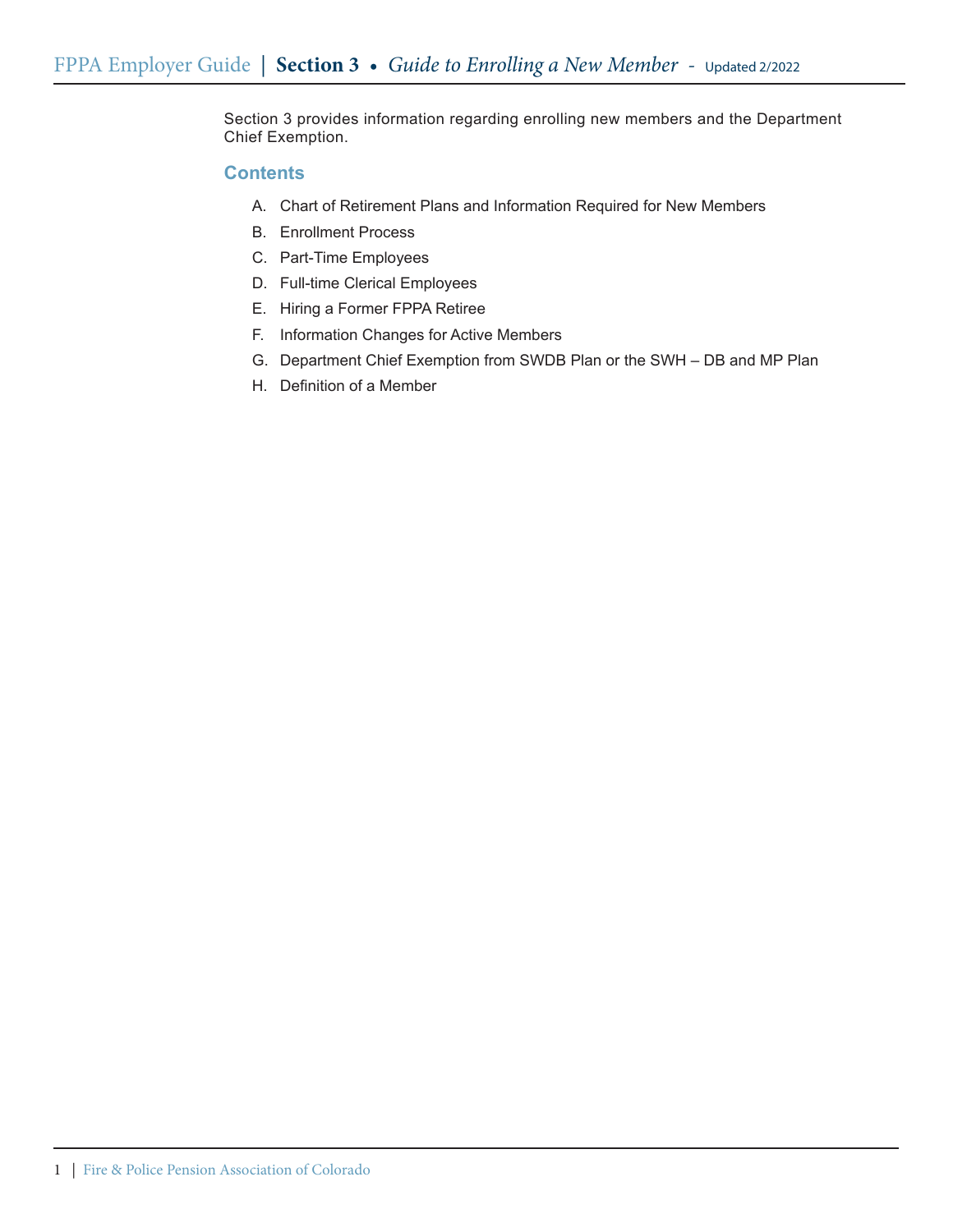# **A. Chart of Retirement Plans and Information Required for New Members**

The information required from new members will vary depending upon the retirement plan offered by the employer/department. The following chart indicates for the type of data members will provide through the FPPA Member Account Portal (MAP) for the referenced plans.

| <b>Plan Name</b>                      |                                                                                                                                                                                                    | <b>Detailed</b><br><b>Health</b><br>History - for<br>Death &<br><b>Disability</b><br>Coverage | <b>Social</b><br><b>Security</b><br><b>Form</b><br>SSA-1945 | <b>Demographic</b><br>Info $&$<br><b>Beneficiary</b><br><b>Designations</b><br>- for SWDB &<br>SWH-DB and<br><b>MP Plans Only</b> | Demographic<br>Info - related to<br>SWMP &<br><b>SWH-MP Only</b><br><b>Plans</b> (Beneficiary<br>Designations must<br>be set up directly<br>with Fidelity) |
|---------------------------------------|----------------------------------------------------------------------------------------------------------------------------------------------------------------------------------------------------|-----------------------------------------------------------------------------------------------|-------------------------------------------------------------|-----------------------------------------------------------------------------------------------------------------------------------|------------------------------------------------------------------------------------------------------------------------------------------------------------|
| <b>SWDB</b>                           | <b>Statewide Defined</b><br><b>Benefit Plan</b>                                                                                                                                                    | X                                                                                             | X.                                                          | X                                                                                                                                 |                                                                                                                                                            |
| <b>SWH-DB&amp;MP</b>                  | <b>Statewide Hybrid Plan -</b><br><b>Defined Benefit &amp;</b><br><b>Money Purchase Component</b>                                                                                                  | X                                                                                             | X                                                           | X                                                                                                                                 |                                                                                                                                                            |
| <b>SWH-MP</b>                         | Statewide Hybrid Plan -<br><b>Money Purchase</b><br><b>Component Only</b>                                                                                                                          | X                                                                                             | X                                                           |                                                                                                                                   | X                                                                                                                                                          |
| <b>SWD&amp;D-LOCAL MP</b>             | <b>Local Money Purchase Plan</b>                                                                                                                                                                   | $\mathbb{X}$                                                                                  |                                                             |                                                                                                                                   |                                                                                                                                                            |
| <b>SWDB-SS</b>                        | <b>Supplemental Social Security</b><br><b>Component</b>                                                                                                                                            |                                                                                               |                                                             | X                                                                                                                                 |                                                                                                                                                            |
| <b>SWDB-SS</b><br><b>SWD&amp;D-SS</b> | <b>Supplemental Social Security</b><br><b>Component</b><br>&<br><b>Social Security Supplemental</b><br>Death & Disability Plan                                                                     | X                                                                                             |                                                             | X                                                                                                                                 |                                                                                                                                                            |
| <b>SWMP</b><br><b>SWD&amp;D</b>       | <b>Chief Election and Return to</b><br>Work, Part-time Police Officer or<br><b>Firefighter in the</b><br><b>Statewide Money Purchase Plan</b><br>&<br><b>Statewide Death &amp; Disability Plan</b> | X                                                                                             | X                                                           |                                                                                                                                   | X                                                                                                                                                          |
| <b>SWDB</b>                           | <b>Full-time Clerical Members in the</b><br><b>Statewide Defined Benefit Plan</b>                                                                                                                  |                                                                                               | X                                                           | X                                                                                                                                 |                                                                                                                                                            |
| SWH-DB&MP                             | <b>Full-time Clerical Members in the</b><br><b>Statewide Hybrid Plan -</b><br><b>Defined Benefit &amp;</b><br><b>Money Purchase Component</b>                                                      |                                                                                               | X                                                           | X                                                                                                                                 |                                                                                                                                                            |
| <b>SWMP</b>                           | <b>Part-time Clerical Members in the</b><br><b>Statewide Money Purchase Plan</b>                                                                                                                   |                                                                                               | X                                                           |                                                                                                                                   | X.                                                                                                                                                         |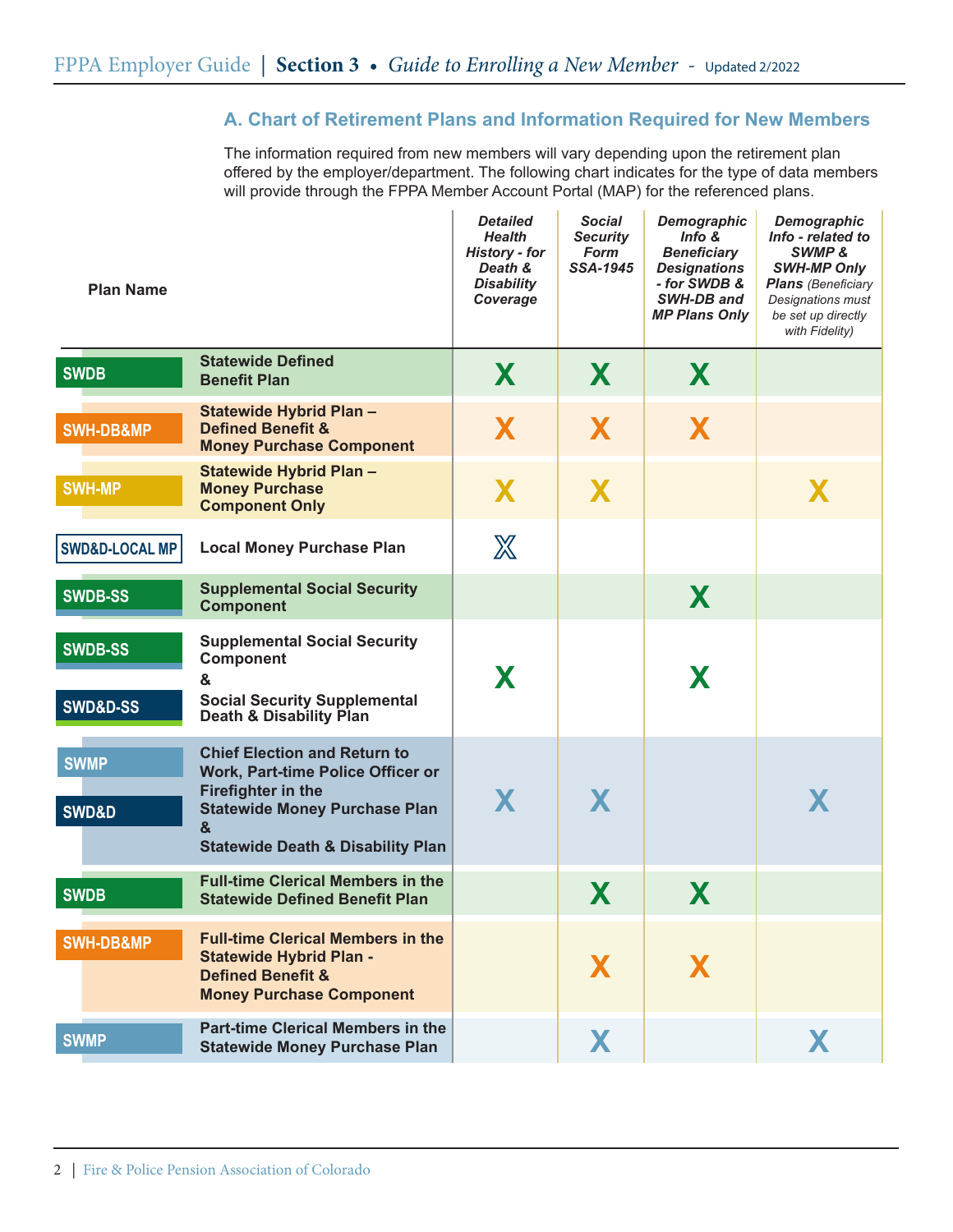# **B. Enrollment Process**

When hiring new members, regardless of if you consider them to be permanent or probationary, the Employer is responsible for timely enrolling new members in the correct FPPA plans. The Member Onboarding process is accessed online through FPPA's Employer Portal, found at **FPPAco.org**. This process replaces the collection of paper documents; new members will provide that same information online going forward.



Once a member is enrolled, an automatic email communication is sent to the new member with instructions to log onto FPPA's webpage to complete the enrollment process. **New members must complete their part of the enrollment process within 30 days after their first day of employment.** It is important that Employers enroll members as soon as possible to allow their new members time to complete their part within that required timeframe.

In addition to the enrollment of new members, the Employer will use the Member Onboarding process to enroll existing members in new plans; i.e., SWDB members into DROP, members enrolling in 457 Deferred Comp after their initial enrollment, etc.

**Failure to complete the enrollment process within 30 days after a member's first day of employment will result in notification to the Fire or Police Chief. If coverage includes the Death & Disability Plan, it may result in the Employer being liable for payment of benefits should a member die or become disabled because of a disability or medical condition the member had at the time of hire.**

#### **New Member Enrollment**

| FPPA Fee & Palice Pension Association of Colorado                                                                                                                                    |             | Question Labour.<br>completing this form?      | Return completed form to:<br>czos                                           |                                                                     |  |
|--------------------------------------------------------------------------------------------------------------------------------------------------------------------------------------|-------------|------------------------------------------------|-----------------------------------------------------------------------------|---------------------------------------------------------------------|--|
| <b>Employer Portal</b>                                                                                                                                                               |             | Call and askfor at<br>Contributions Specialist | \$290 DTC Parkway<br>Suite 100                                              |                                                                     |  |
| <b>Access Form</b>                                                                                                                                                                   |             | (803) 770-3772<br>in this Democratism was      | Greenwood Village.<br>Colorado, 60111-7721                                  |                                                                     |  |
|                                                                                                                                                                                      |             |                                                | (800) 332-3772<br>tall free nationwide                                      | Or EAV from no<br>(803) 771-7622                                    |  |
| - This form is required to crant access to the FPPA Employer Portal for each of the contact roles, as described on the next gage.<br>to report and obtain relevant information.      |             |                                                |                                                                             |                                                                     |  |
| - Completion of this form will need to include all active contacts as it will supersede any prior forms received by FPR and result<br>in the inactivation of any contacts not limed. |             |                                                |                                                                             |                                                                     |  |
| - All contact information below is required.                                                                                                                                         |             |                                                |                                                                             |                                                                     |  |
| - Designate at least one contact per role. You may name multiple contacts per role.                                                                                                  |             |                                                |                                                                             |                                                                     |  |
| - All contacts must have access to the internet and FPPA Employer Portal.                                                                                                            |             |                                                |                                                                             |                                                                     |  |
| - You may name the same personnel for multiple plans by selecting the plans below. Or you may submit an individual form per<br>gian by selecting only one plan.                      |             |                                                |                                                                             |                                                                     |  |
| - Contacts without a valid-email address will not receive most communications from FPPA.                                                                                             |             |                                                |                                                                             |                                                                     |  |
| <b>EMPLOYER NAME</b>                                                                                                                                                                 |             |                                                | APPLICABLE PLANS                                                            |                                                                     |  |
| EMPLOYER NAME # (Please Print)                                                                                                                                                       |             |                                                |                                                                             |                                                                     |  |
|                                                                                                                                                                                      |             |                                                | <b>Chicagode Plans</b><br>Boothwey Pashase Bolt Her Plan<br>Flan IDAD Only! | <b>This proper Plan</b>                                             |  |
| <b>AUTHORIZED CONTACTS</b>                                                                                                                                                           |             |                                                |                                                                             |                                                                     |  |
| MMI (Represent)                                                                                                                                                                      |             | <b>TITLE</b>                                   |                                                                             | Cortelladors                                                        |  |
|                                                                                                                                                                                      |             |                                                |                                                                             | Instead<br><b>CASE</b>                                              |  |
| <b>DOM A</b>                                                                                                                                                                         | <b>DALL</b> |                                                |                                                                             | Allegation Report<br>Maydew & Datries Only                          |  |
| MMI (Represent)                                                                                                                                                                      |             | TELE                                           |                                                                             | Gentlators<br><b><i><u>Spanishown</u></i></b>                       |  |
| PHOSE A                                                                                                                                                                              | <b>IMA</b>  |                                                |                                                                             | <b>These</b><br>Allegation Report<br>Makeller & District Oxfor      |  |
| MMI (Represent)                                                                                                                                                                      |             | <b>TITLE</b>                                   |                                                                             | Contributions<br><b><i><u>Spanishopper</u></i></b>                  |  |
| <b>PHOSE A</b>                                                                                                                                                                       | <b>DALL</b> |                                                |                                                                             | <b>Tassa</b><br>Allegation Report<br>Makedner & Distribution Christ |  |
| MML (Teamwood)                                                                                                                                                                       |             | <b>TITLE</b>                                   |                                                                             | Trunchensen<br>Institute                                            |  |
| <b>DOM A</b>                                                                                                                                                                         | TMAI        |                                                |                                                                             | г<br>CASE<br>Allocation Report<br>Mayow & Dates Odd                 |  |
| FORM AUTHORIZATION                                                                                                                                                                   |             |                                                |                                                                             |                                                                     |  |
| The personial below must be authorized within your city/district/agency to provide direction to FPPA.                                                                                |             |                                                |                                                                             |                                                                     |  |
|                                                                                                                                                                                      |             |                                                | ma                                                                          |                                                                     |  |
| MAIL * Pleasaching                                                                                                                                                                   |             |                                                | nem                                                                         |                                                                     |  |
| <b>SCHAFTING</b>                                                                                                                                                                     |             |                                                |                                                                             |                                                                     |  |

Each Employer must grant at least one contact the authorization to access the FPPA Employer Portal for purposes of enrolling new members. The FPPA Employer Portal Access Form is available through the Employer Resources section of the FPPA Employer Portal or by contacting a Contributions Specialist.

Once authorized, the Enrollment contact can log into the FPPA Employer Portal from the FPPA website, **FPPAco.org**. To enroll new members, click on the Member Onboarding and Management section. Depending on the number of new members to enroll and if system generated reports are used, the contact may complete the process via manual entry of data or uploading a data file.

### **Manual Entry**

To enroll a new member manually (or enroll an existing member into a new plan, such as 457 Deferred Compensation or DROP):

- Click on the Manual Member Management link.
- From the drop-down menu, the contact selects the correct **Org Plan** for the new member.
- Click on **Add a New Member** button.
- Enter new member demographic data.
- If new member is the Fire or Police Chief, check the **Chief** box otherwise, leave blank.
- Fill in the Full-time Member or Part-time Member tab that applies for the new member.
	- From the drop-down menu, select the correct **Plan** for the new member.
	- Enter the **Start Date** for the new member.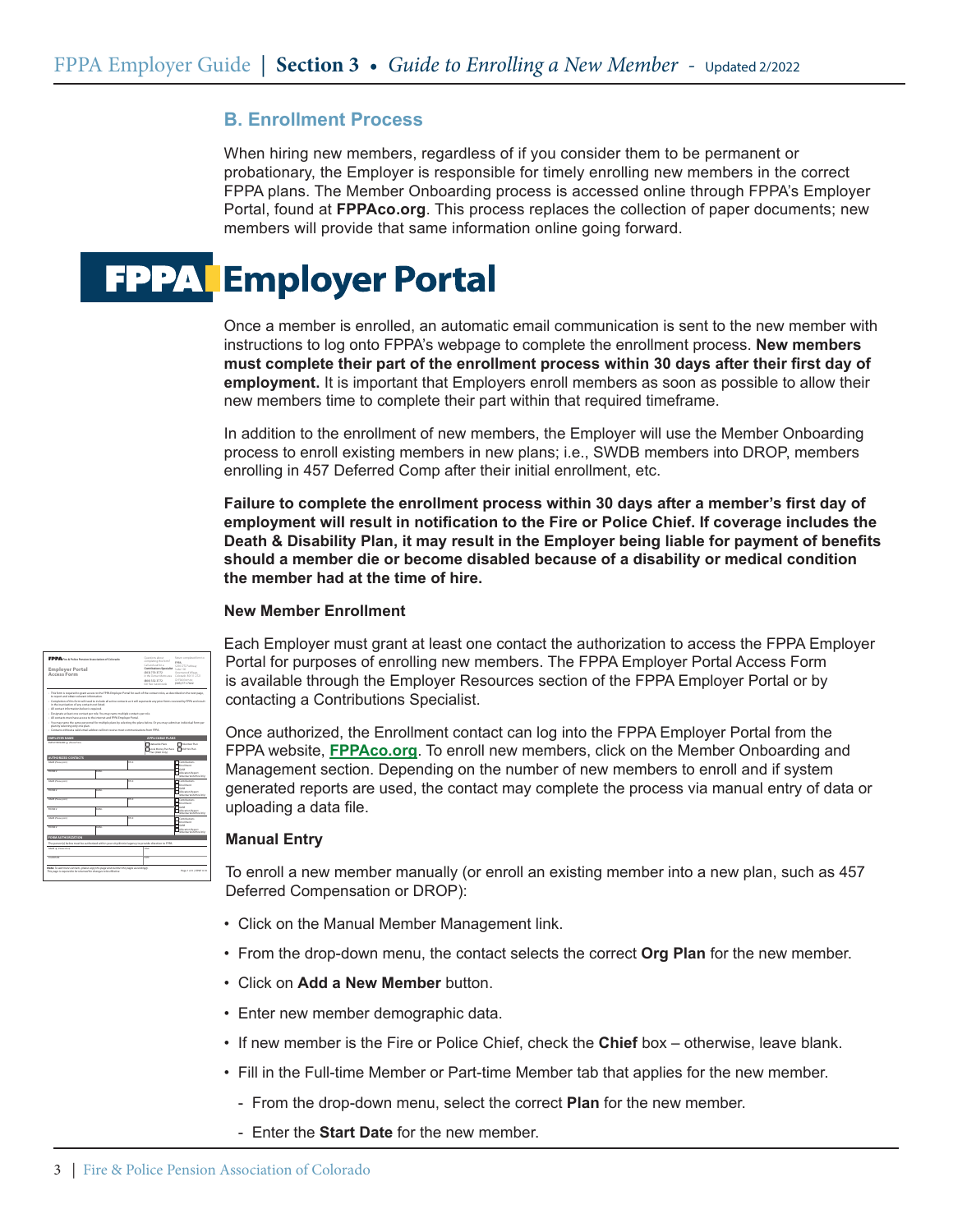### **Uploading a File**

To enroll a new member using the File Upload process (or enroll an existing member into a new plan, such as 457 Deferred Compensation or DROP):

- Refer to the Employer Portal Member Onboarding File Format document to get the information needed to create a file for upload. This is located within the Employer Resources section of the FPPA Employer Portal.
	- Columns A–R all require data no blank columns
	- Columns S-T require a heading columns should be blank
	- The format is very similar to the Contributions Reporting file format
- • Once the file is created and formatted, click on the **Upload Onboarding File** button.
- If the file successfully uploaded, review the data and approve the enrollment.
- If errors are detected from the file upload, review listed error reasons, correct the upload file, and retry.

### **C. Part-Time Employees**

#### **Part-Time Police Officers or Firefighters**

Employers whose full-time members participate in the SWDB Plan and the SWD&D Plan or the SWMP Plan and the SWD&D Plan, may elect to cover police officers and firefighters working less than 1,600 hours in a calendar year, but who otherwise qualify as members, in the SWMP Plan and the SWD&D Plan administered by FPPA.

Covered part-time employees only include permanent employees that are regularly scheduled to work each month, and do not include temporary or seasonal employees or intermittent employment.

If a department files a resolution to cover part-time employees, then all future part-time employees shall be covered by the plan. For a sample resolution, please refer to the FPPA web site **FPPAco.org** then click on the Employer Tab. For more information, please refer to FPPA Rules Section 611 or contact FPPA.

#### **Part-Time Clerical Employees**

Fire Protection Districts, Fire Authorities, and County Improvement Districts whose full-time firefighters are in the SWDB Plan, may elect to cover part-time clerical employees, whose services are auxiliary to fire protection, in the SWMP Plan.

If a department files a resolution to cover part-time employees, then all future part-time, clerical employees shall be covered by the SWMP. For a sample resolution, please refer to the FPPA website **FPPAco.org** then click on the Employer Tab. For more information, please refer to FPPA Rules Section 611, or contact FPPA. The FPPA Rules and Regulations can be found on the FPPA website.

## **D. Full-Time Clerical Employees**

Fire Protection Districts, Fire Authorities or County Improvement Districts providing fire protection services whose members participate in the SWDB Plan or the Statewide Hybrid Plan may elect coverage for full-time clerical or other personnel whose services are auxiliary to fire protection under the department pension plan.

One exception applies, if a departments' clerical or other personnel participate in PERA, the department may not elect coverage for these employees under FPPA.

If a department files a resolution to cover clerical employees, then all future full-time clerical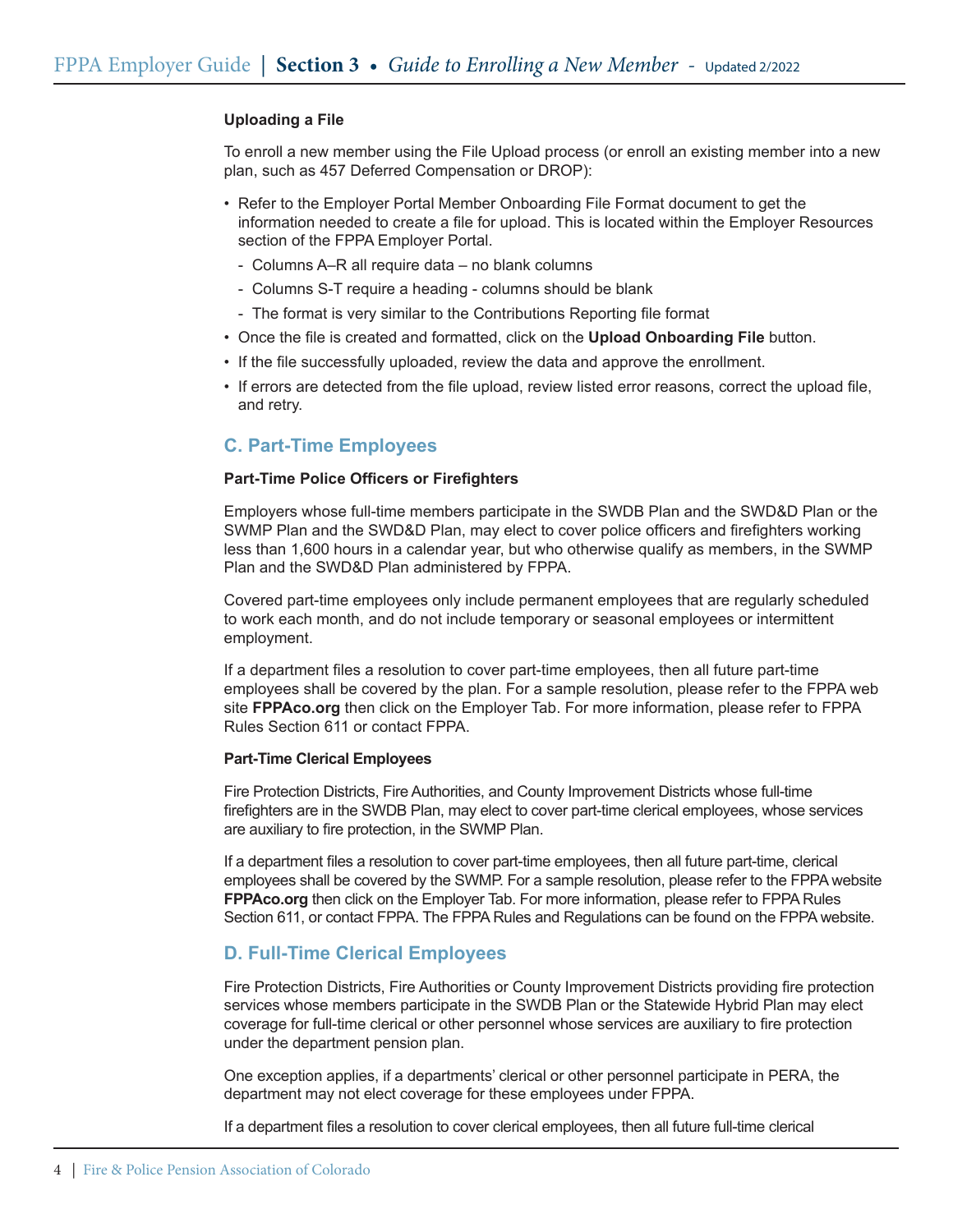employees shall be covered by the plan. For a sample resolution, please refer to the FPPA website **FPPAco.org** then click on the Employer Tab. For more information, please refer to FPPA Rules Section 612, or contact FPPA. The FPPA Rules and Regulations can be found on the FPPA website.

# **E. Hiring a Former FPPA Retiree**

**If you are hiring a member who is returning to work after retiring from your department or another FPPA employer, please call FPPA immediately for this may affect the member's retirement benefit and the plan for which the member is eligible.** For more information regarding an FPPA retired member returning to work, please refer to Section 311 of the FPPA Rules and Regulations. The FPPA Rules and Regulations can be found on the FPPA website

# **F. Information Changes for Active Members**

Changes to an active member's name, address, or employment status (leaves, terminations, etc.), should be submitted, by Employer, to FPPA. This is through the FPPA Employer Portal either through the Member Onboarding and Management section for immediate member updates or using the Contributions Reporting section to be updated when contributions are processed.

# **G. Department Chief Exemption from SWDB Plan or the SWH – DB and MP Plan**

### **Please notify FPPA immediately if your department has a new chief, whether they are or have attained the position through a promotion.**

### **Who It Applies To**

The Department Chief Exemption only applies to a newly hired department chief of a department whose new hires are covered by the Statewide Defined Benefit Plan (SWDB) or the Statewide Hybrid Plan – Defined Benefit and Money Purchase Component (SWH – DB and MP).

### **Time Limit for the Chief to Opt Out**

The department chief has **60 days** from their date of hire as the department chief to elect to be exempt from the department pension plan and may choose an alternative pension plan. If the chief elects to be exempt, FPPA will transfer all member and employer contributions made to the department plan to the alternate plan on their behalf as outlined in FPPA Rule 102.02.01.

### **Pension Plan Options if a Chief Elects to Opt Out of the Departments' Plan**

### **1. For departments covered by the Statewide Defined Benefit Plan (SWDB)**

The chief will initially be enrolled in the SWDB Plan; however, the chief may elect to participate in one of the following plans in lieu of the SWDB Plan:

- a. The Statewide Hybrid Plan Defined Benefit and Money Purchase Components (SWH-DB and MP)
- b. The Statewide Hybrid Plan Money Purchase Component Only (SWH- MP)
- c. The Statewide Money Purchase Plan (SWMP),
- d. A 457(b) Deferred Compensation plan, or
- e. An alternate pension plan not offered by FPPA\*
- *\* Social Security and PERA are examples of alternate pension plans not offered by FPPA*

If the chief makes no election, they shall be a member in the SWDB Plan.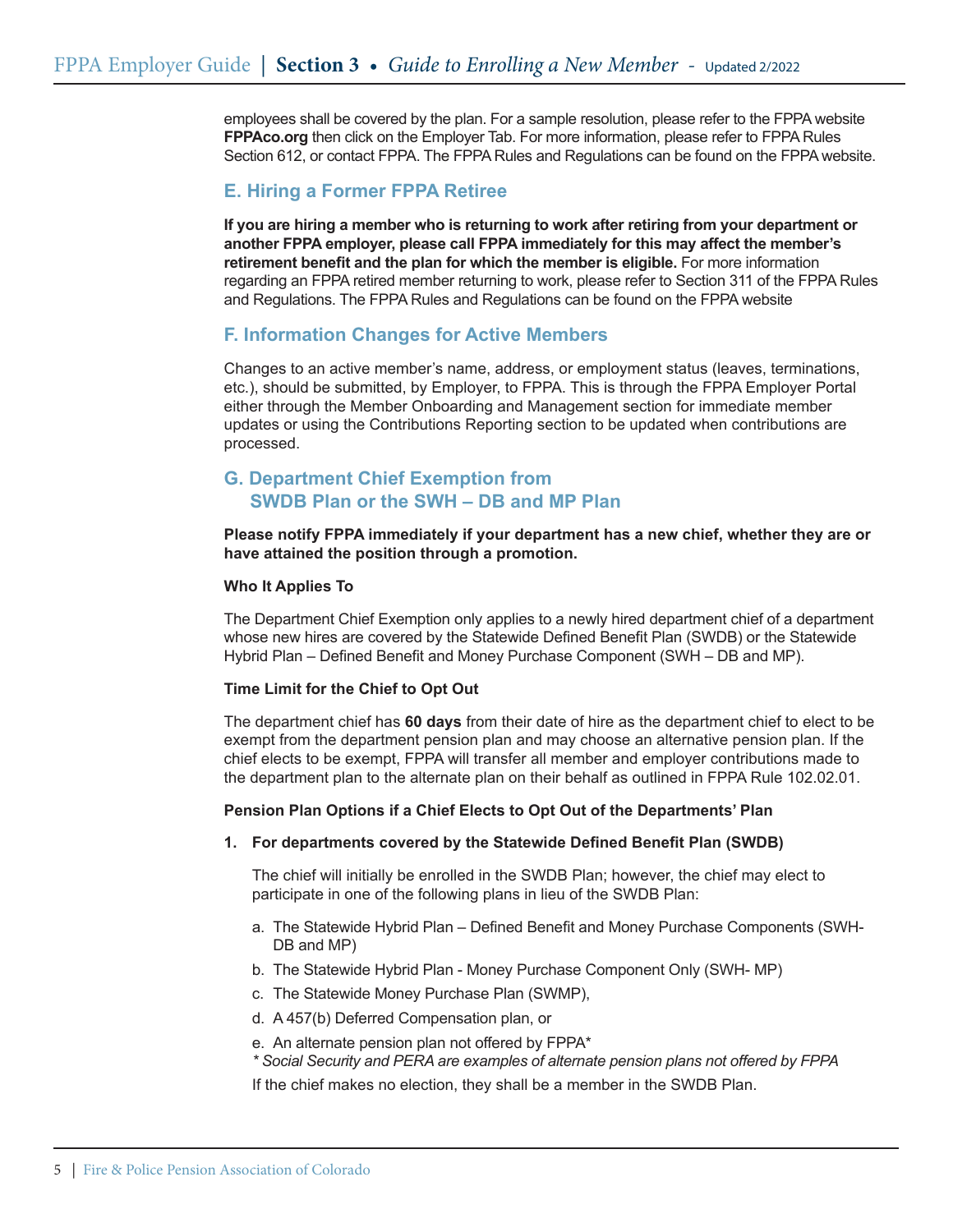### **2. For departments covered by the Statewide Hybrid Plan- Defined Benefit and Money Purchase Component (SWH – DB and MP)**

The chief will initially be enrolled in the SWH – DB and MP Plan, however the chief may elect to participate in one of the following plans in lieu of the SWH – DB and MP Plan:

- a. The Statewide Defined Benefit Plan (SWDB)
- b. The Statewide Hybrid Plan Money Purchase Component Only (SWH-MP)
- c. The Statewide Money Purchase Plan (SWMP),
- d. A 457 Deferred Compensation plan, or
- e. An alternate pension plan not offered by FPPA\*
- *\* Social Security and PERA are examples of alternate pension plans not offered by FPPA*

If the chief makes no election, they shall be a member in the SWH – DB and MP Plan.

### **Forms for the Department Chief Exemption**

#### **IMPORTANT**

Although the chief does have the option to opt into another pension plan, they must initially be enrolled in the department's plan for all new hires (SWDB Plan or SWH – DB and MP Plan). Contributions must be submitted for the default plan enrollment until FPPA receives official "Chief Election" paperwork that may indicate a change to be implemented.

- **To enroll the chief with FPPA**, the Employer follows the normal Member Onboarding and Management process.
	- Employer will indicate "yes" in column R of the file upload or check the Chief box for manual entry.

If a chief elects to opt out of the SWDB Plan (or the SWH – DB and MP) and the chief elects one of the following plans:

- Statewide Money Purchase Plan
- Statewide Hybrid Plan Defined Benefit and Money Purchase Components, or

Statewide Hybrid Plan - Money Purchase Component Only

Then, file the *Department Chief Election Agreement* with FPPA

If the chief elects to opt out of the department's plan and elects an alternate pension plan not offered by FPPA, file the following forms with FPPA.

- *1. Department Chief Election Agreement*
- *2. Department Chief Exemption Form*

If the chief meets the requirements for eligibility, they will be covered by the Statewide Death & Disability Plan, **unless** the chief elects to be covered by PERA or Social Security. If the chief elects to be covered by PERA or Social Security, the chief will not be covered by the SWD&D Plan.